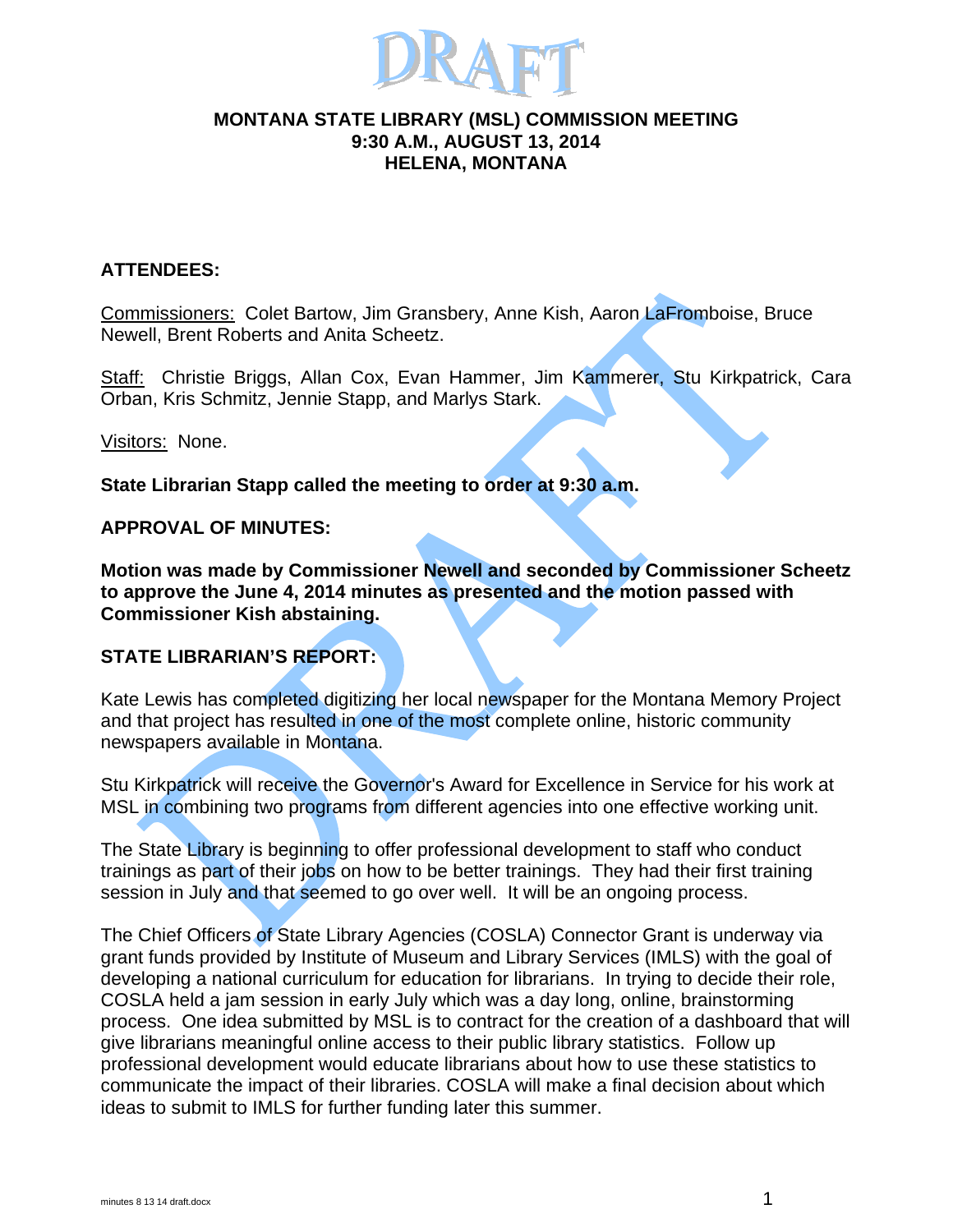

Due to a decline in coal severance tax monies, MSL was asked in June to reduce their expenditures from that account by 25 percent. This funding was primarily used to fund statewide databases, online tutoring services, digitization projects and federation grants. When the request was received, the Plans of Service for the federations had already been approved so managers decided to make cuts proportionally in the other areas. Library Information Services (LIS) will not renew the EBSCO science databases and will reduce their digitization. Office of Public Instruction (OPI) has volunteered to fund the tutor.com subscription. Staff met with the Network Advisory Council (NAC) who recommended that the contract with EBSCO be extended for one year, at a reduced rate, rather than doing a new Request for Proposal (RFP) at this time. No information is available on the impact of this shortage going forward.

MSL has to submit their FY '16-'17 budget by the end of the month and instructions from the Governor's office to help build the budget should be received today. Final notice about the Executive Planning Process (EPP) requests and about any proposed personnel cuts should also be received soon and the results will be shared at that time.

The Main Street Montana Project initiated by the Governor earlier this spring focuses on 11 or 12 key industry points, one of which is Montana's broadband network. State Librarian Stapp is the State point of contact to work the Key Industry Network on Information Technology. She attended the first meeting in late July along with several telecommunications and private sector representatives. They focused on the definition of broadband and settled on 'sufficient for users to accomplish their online goals'. They are attempting to map middle mile infrastructure and are looking at several models from other states including Wyoming and North Dakota. They have to produce a report which will be submitted to the Governor's office.

Last week Jennie attended the annual Montana Telecommunications Association (MTA) meeting. John Windhausen, executive director of the Schools, Health and Libraries Broadband Coalition, was the keynote speaker and he was able to come out early in order to tour the libraries in and around Billings and to talk to them about their communication needs. The libraries they talked to had a gamut of broadband speeds and needs. At the MTA meeting, Jennie talked about the new e-rate order. Chairman Wheeler of Federal Communications Commission (FCC) has undertaken modernizing the e-rate initiative. There is a need for a better definition of urban and rural which are currently based on the county rather than the actual community sizes. Up to 90 percent of broadband costs can be covered however most libraries don't apply for computer coverage but rather only phone coverage. Montana saw a decline from 2013 to 2014 in e-rate requests which may be a result of the end of the BTOP grant which had provided e-rate consulting services. Under the new order, e-rate telephone discount services will decline 20 percent each year over the next five years in order to free up funds for broadband services. Montana is way below the national average for broadband speeds required for libraries. FCC has earmarked money to help support wi-fi. There will be further changes as time goes on but there have been several things identified that should help Montana libraries.

Broadband speeds may be the focus of the next State Library task force.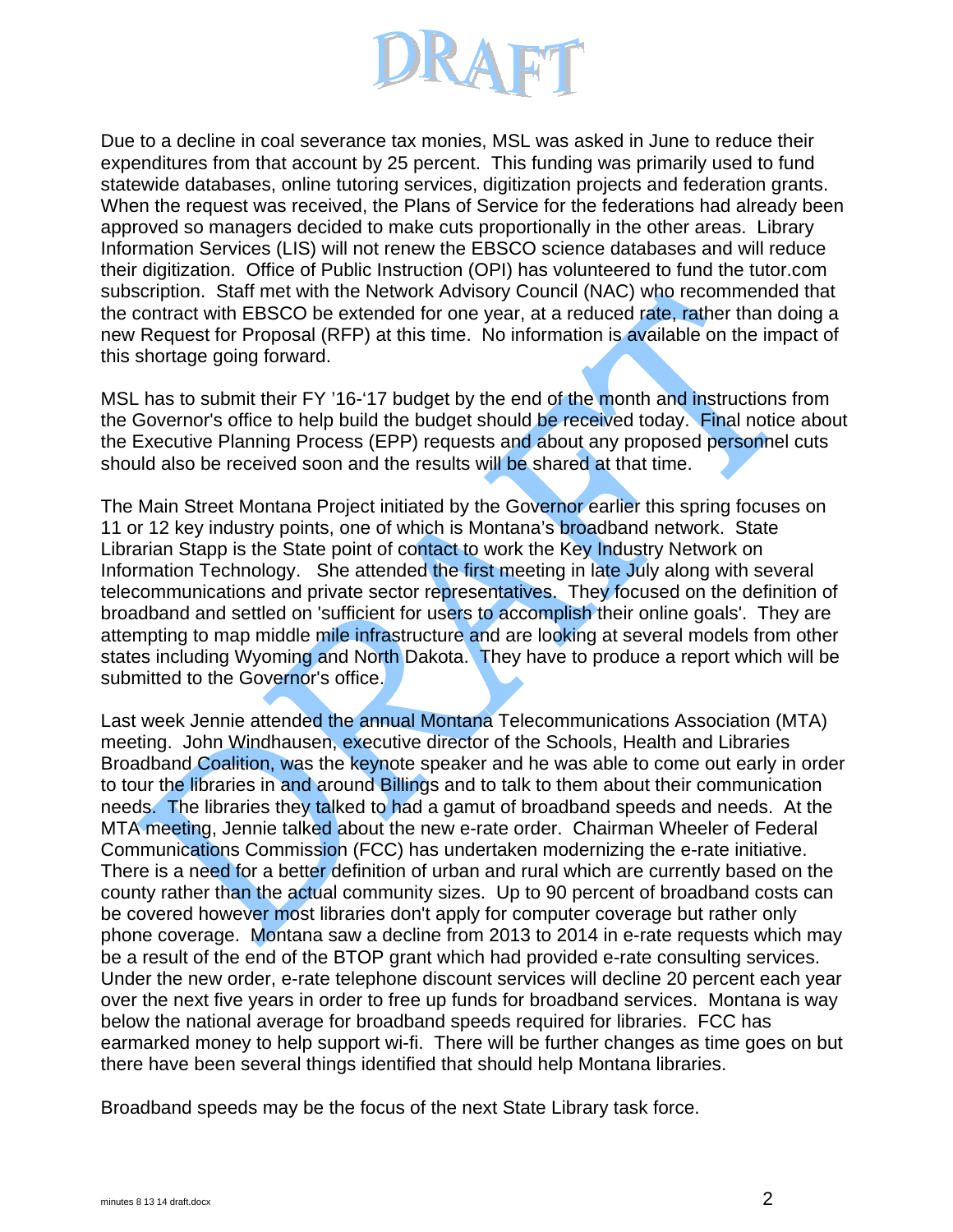

After approximately 18 years of working for MSL, Marjorie Smith retired at the end of July. She accomplished a broad range of things in her time here. That position has not been reopened pending the Governor's directions regarding possible personnel cuts.

## **PROGRAM WORK PLANS:**

Central Services and Talking Book Library (TBL) will both submit their work plans to be reviewed in October. There is an agency wide work plan this year. Areas of focus include an improved web presence, the legislative session, records management policy development and the biannual legislative snapshot. Library Information Services (LIS) will also do a comprehensive user study. Statewide Library Resources (SLR) will continue to work with public libraries to help them conduct community assessments, promote the makerspace kits, conduct an overall organization structure assessment and will be collecting input from an outside agency.

# **FY'14 MONTANA STATE LIBRARY CLOSING BUDGET:**

This was a snapshot year which is the starting point for building the budget for FY's 16 and 17. Only about \$1,700 reverted back to the general fund. Some of the funds on the closing budget report won't carry over because they were for private funds or federal grants that have attended.

#### **Motion was made by Commissioner Bartow and seconded by Commissioner Roberts that the fourth quarter budget report be approved and the motion passed.**

# **FY'15 MONTANA STATE LIBRARY OPENING BUDGET:**

This is basically the HB2 base budget for the second year of the biennium. Contracts, grants and so on have not been added in. Several items will be added before the next quarter. The reduced coal tax revenue cut is included. For those items that are affected by the cut, they are already reduced. The tutor.com bill isn't in the budget because OPI will pay that direct.

**Motion was made by Commissioner Newell and seconded by Commissioner Gransbery to approve the opening FY'15 budget and the motion passed.**

# **MONTANA STATE LIBRARY TRUST REQUEST:**

This request is for the amount projected to host the annual volunteer appreciation luncheon. With the personnel change, the exact expenditures are not yet available so this request is based on previous projected expenses. The luncheon is the day after the October commission meeting and all commissioners are invited to attend.

### **Motion was made by Commissioner Roberts and seconded by Commissioner Scheetz to approve the TBL trust request and the motion passed.**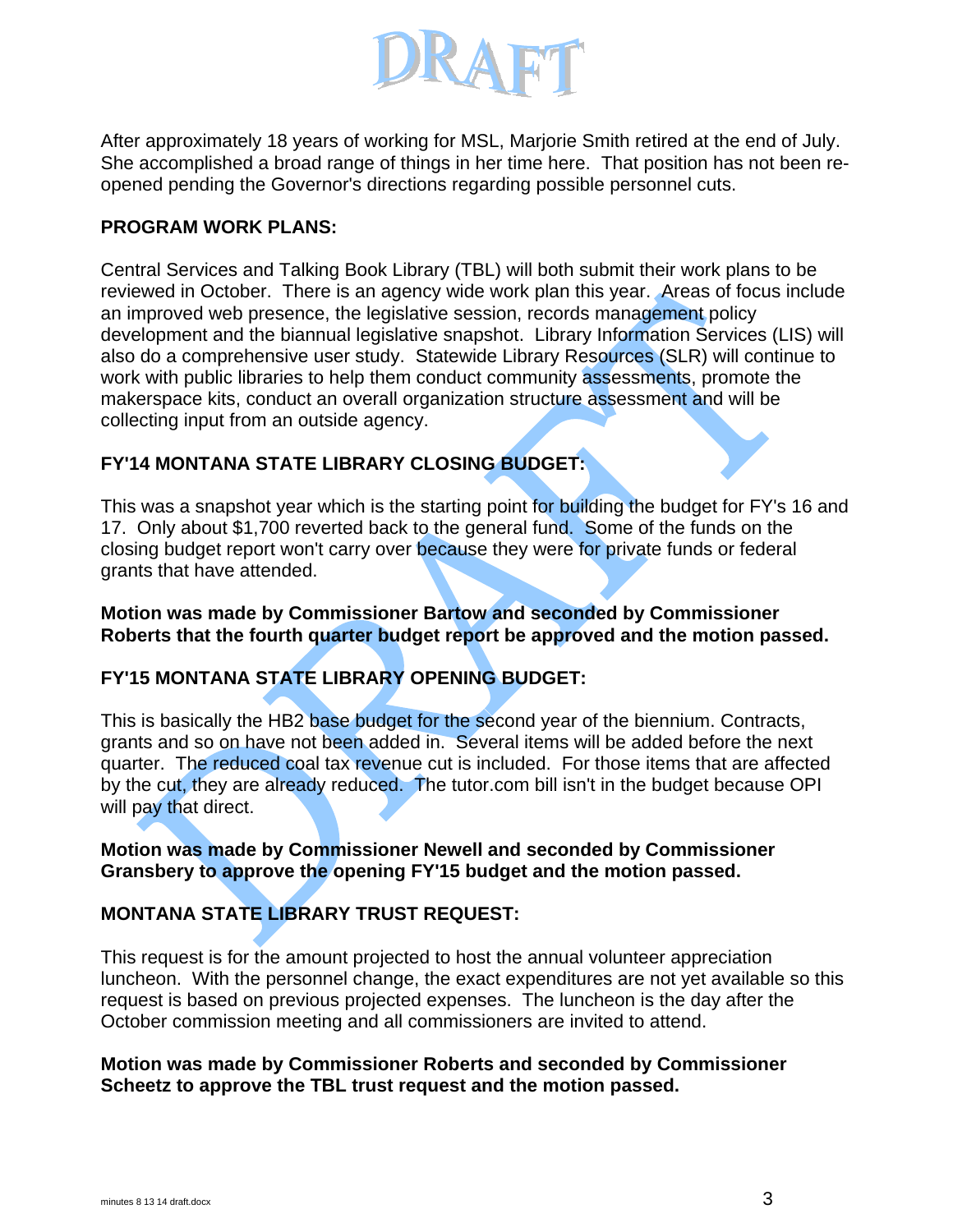

## **MT CATSPAW OVERVIEW:**

CATSPAW stands for cadastral administration through streamlined parcel adjustment workflows. Stu Kirkpatrick gave a brief background why how the Bureau of Land Management's administration of the public land survey system was not adequate for what was needed and why a new system was needed. Working cooperatively, both state and federal agencies and many private groups worked together to get this new system up and going. This is a major part of the GeoInfo work plan because it is a huge project that will eventually cut down on the amount of time spent doing adjustments in the future.

This effort will improve work flows for a lot of agencies and private individuals for the better. The CATSPAW is going to be managed from a user perspective rather than a federal agency perspective with input from a lot of users.

### **MONTANA NATURAL HERITAGE PROGRAM (MNHP) MAPVIEWER APPLICATION OVERVIEW:**

Allan Cox gave a demonstration of the MapViewer which is a map based web application which is written and managed in house. He talked about what was available to the public and what to certain agencies or individuals, how they walk the line between making information available and protecting data of certain species, what people can contribute and what they can't and a lot of the features available. He then demonstrated the basic abilities of the new version of MapViewer. There are a lot more capabilities that are used by those that use it a lot.

#### **COMMISSION BYLAWS:**

Commissioners discussed the value of conducting election of officers in April versus the first regular meeting of a fiscal year which is generally August. The bylaws were amended in April of 2013 to change officer election from December to August.

**The commissioners would like their official appointment dates to be on the website.** 

**Motion was made by Commissioner Newell and seconded by Commissioner LaFromboise to approve the adoption of the bylaws as amended and the motion passed.** 

#### **ELECTION OF COMMISSION OFFICERS:**

**Commissioner Roberts, seconded by Commissioner Scheetz, nominated Commissioner Bartow as chair and nominations were closed. Commissioner Bartow will be chair.** 

**Commissioner Newell, seconded by Commissioner Bartow, nominated Commissioner Roberts as vice-chair. Commissioner Roberts, seconded by Commissioner LaFromboise, nominated Commissioner Scheetz and nominations were closed. Commissioner Roberts will be vice-chair by a score of five to two.**